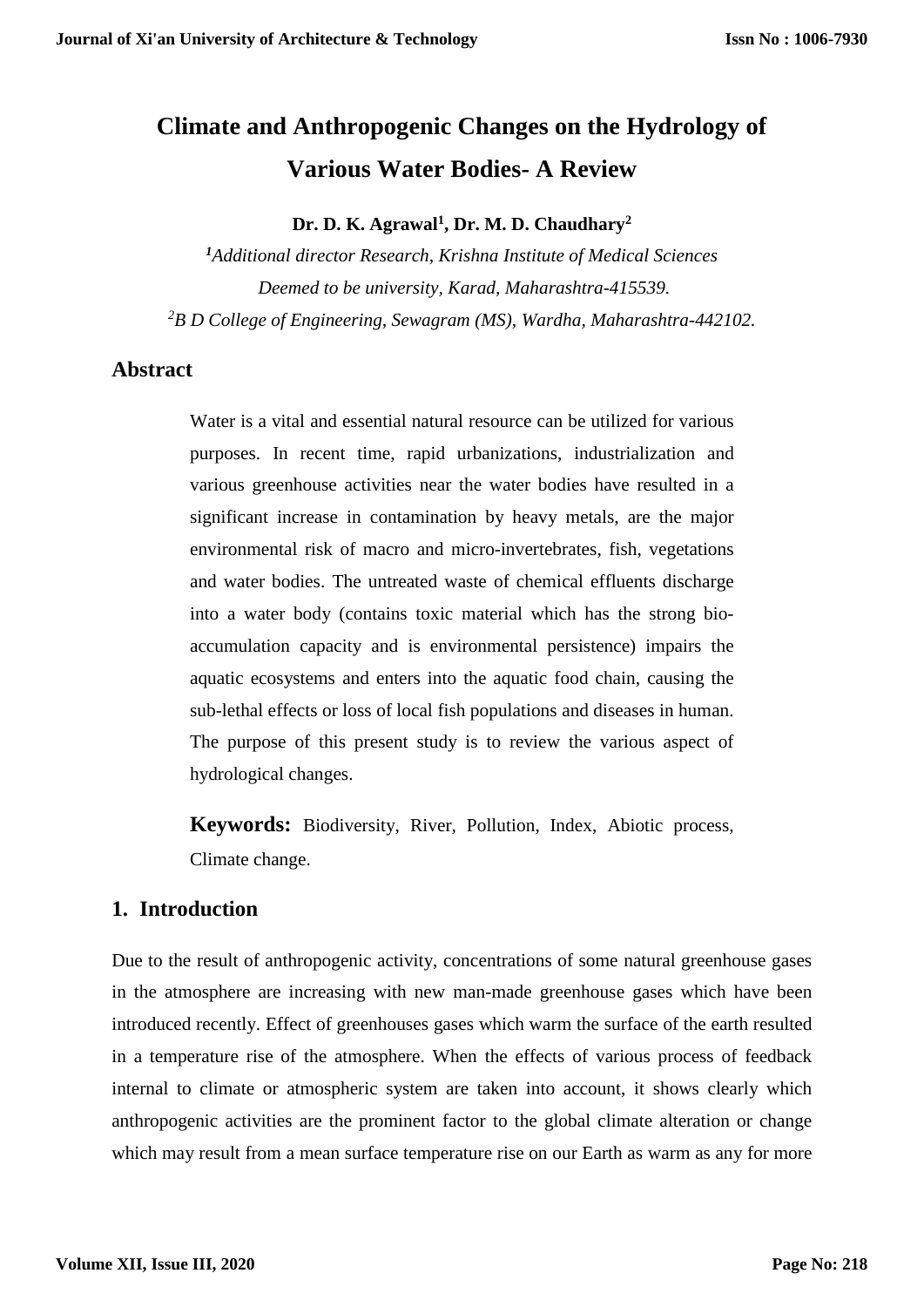than a million years. It is one of the biggest challenges for climatologists to calculate and predict a model for climate changes with sufficient features and adequate advances to confirm the humanities to adjust their characteristics on time to avert the worst consequences of those changes in climate. The current paper focuses on different parameters which affect the climate and anthropogenic changes on hydrology on different water bodies [1].



Units: Thousand cubic km for storage, and thousand cubic km/yr for exchanges

#### **Figure 1.Hydrological Cycle**

There are several interlocking aspects of the current issues. The human-induced environmental adjustments most evident in the climatic context, must, therefore, be recognized and projected, including greenhouse gas concentrations, aerosol volume and forms, in addition to the state of the surface of the land. Our own conscience must then foresee environmental changes as a result of these constantly shifting climatic variables. These two measures are still not autonomous because the anthropogenic global warming itself, through all the physiological, radiological, biochemical procedures, can consume on the soil conditions as well as the atmosphere and its compositions [2].

|  |  |  |  |  | Table 1. Typical features of a few main greenhouse gases which are affected by human actions |
|--|--|--|--|--|----------------------------------------------------------------------------------------------|
|--|--|--|--|--|----------------------------------------------------------------------------------------------|

| I<br>۰.<br>× |
|--------------|
|--------------|

|                        | <b>Conc.</b> (Parts per billion) |      |      | Growth $(\%$ per Year) |           |
|------------------------|----------------------------------|------|------|------------------------|-----------|
| <b>Green House gas</b> | 1850                             | 1986 | 2100 | 1985-1986              | 1986-2100 |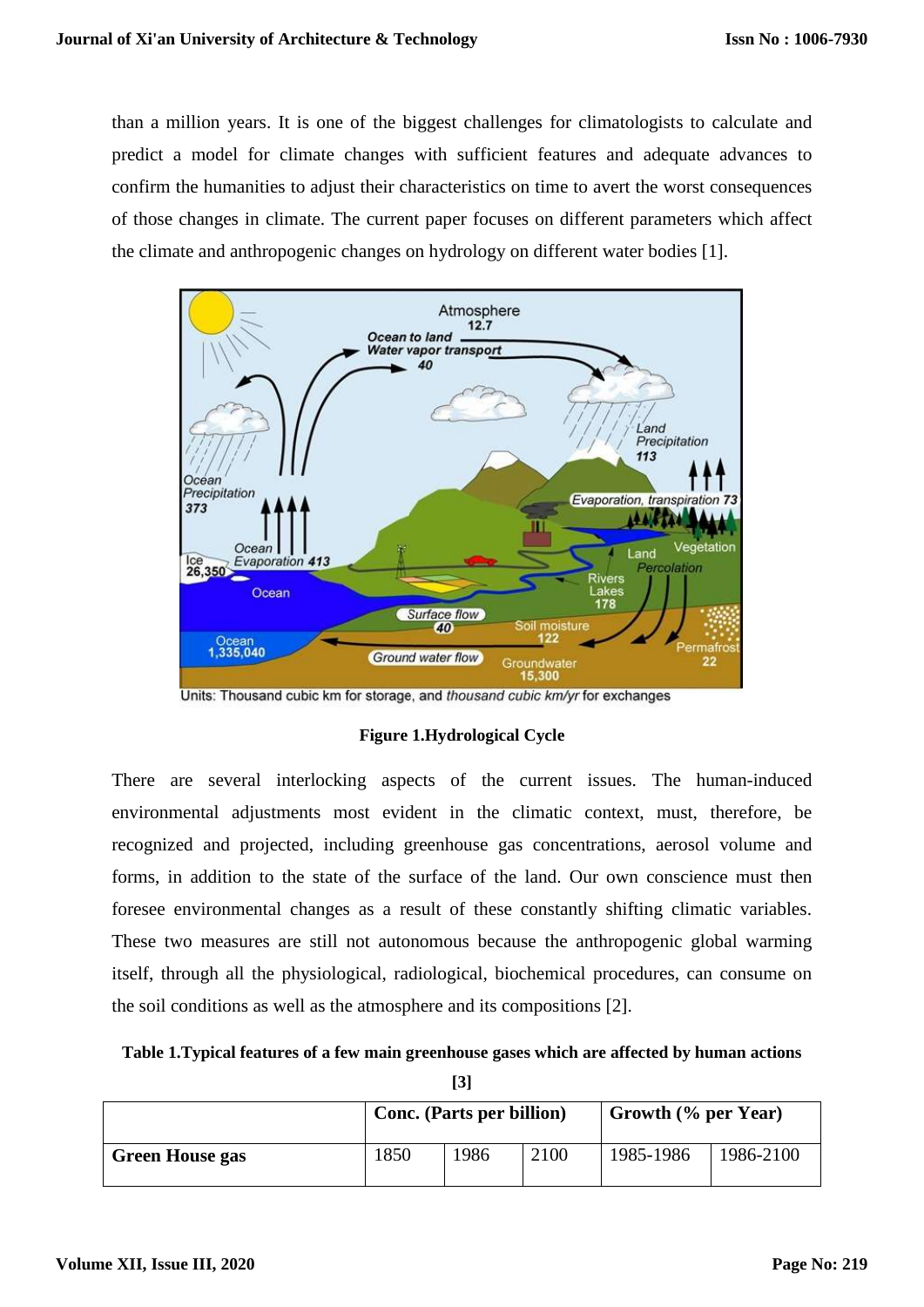| <b>Carbon Dioxide</b>           | 290 | 348  | 630  | 0.16 | 0.52 |
|---------------------------------|-----|------|------|------|------|
| <b>Methane</b>                  | 880 | 1675 | 3100 | 0.56 | 0.54 |
| Nitrogen oxide                  | 285 | 340  | 380  | 0.15 | 0.10 |
| <b>CFC</b> (Chlorofluro Carbon) | O   | 0.62 | 2.90 |      | 1.37 |

#### **1.1 Carbon dioxide**

Less than 50% of this unusual influencing atmosphere was caused by CO2, and about 1/3 of the estimate in this review period has also been added by the chlorofluorocarbons (CFCs). Due to the current CFC emission control arrangements for the stratospheric ozone protection, the proportion of CO supplying is expected to grow significantly in the future when the CFC rates continue to decrease gradually. It ensures that carbon dioxide would become a major single contributor to anthropogenic climatic disturbances imposing greenhouse gases, even though the inputs from several other smaller members add considerably to enforcing the atmospheric changes. Carbon exchanges are quick with those of the ocean and between atmospheres, as is the case. However, there's a reason why CO2 is significant is that it dissolves the same as the fizz inside a soft drink into the ocean. This interacts through water molecules, creates carbonic acid that helps in reducing the pH of the ocean. In approximately four years, carbon dioxide molecules are exchanged in the atmosphere. The atmospheric concentration of  $CO<sub>2</sub>$  takes around 50-200 years to achieve a new stable state. Nevertheless, owing to this carbon slow rate between the surface waters and deep oceans, the period required to reach a new equilibrium for atmospheric  $CO<sub>2</sub>$  in reaction to a perturbation such as the burning of fossil fuels is much longer. You can call the turnover time here individually. We are mindful that, during the industrial age, the 25% rise in ambient carbon dioxide is correlated primarily with the consumption of fossil fuels. Carbon dioxide estimates from ice cores indicate which the pre-industrial atmosphere maintained a relatively constant  $CO<sub>2</sub>$  of about 280 ppmv in the case of centuries. The recent rapid increase in atmospheric  $CO<sub>2</sub>$ concentration parallels very closely the known increase.

#### **1.2 Halocarbons**

The Earth's greenhouse effect is significantly impacted by the CFC-11 (CC1, F) and CFC-12 (CC12F). Naturally occurring gasses do not absorb strongly in the above-mentioned wavelength interval, thus the natural atmosphere is relatively transparent. Such gasses and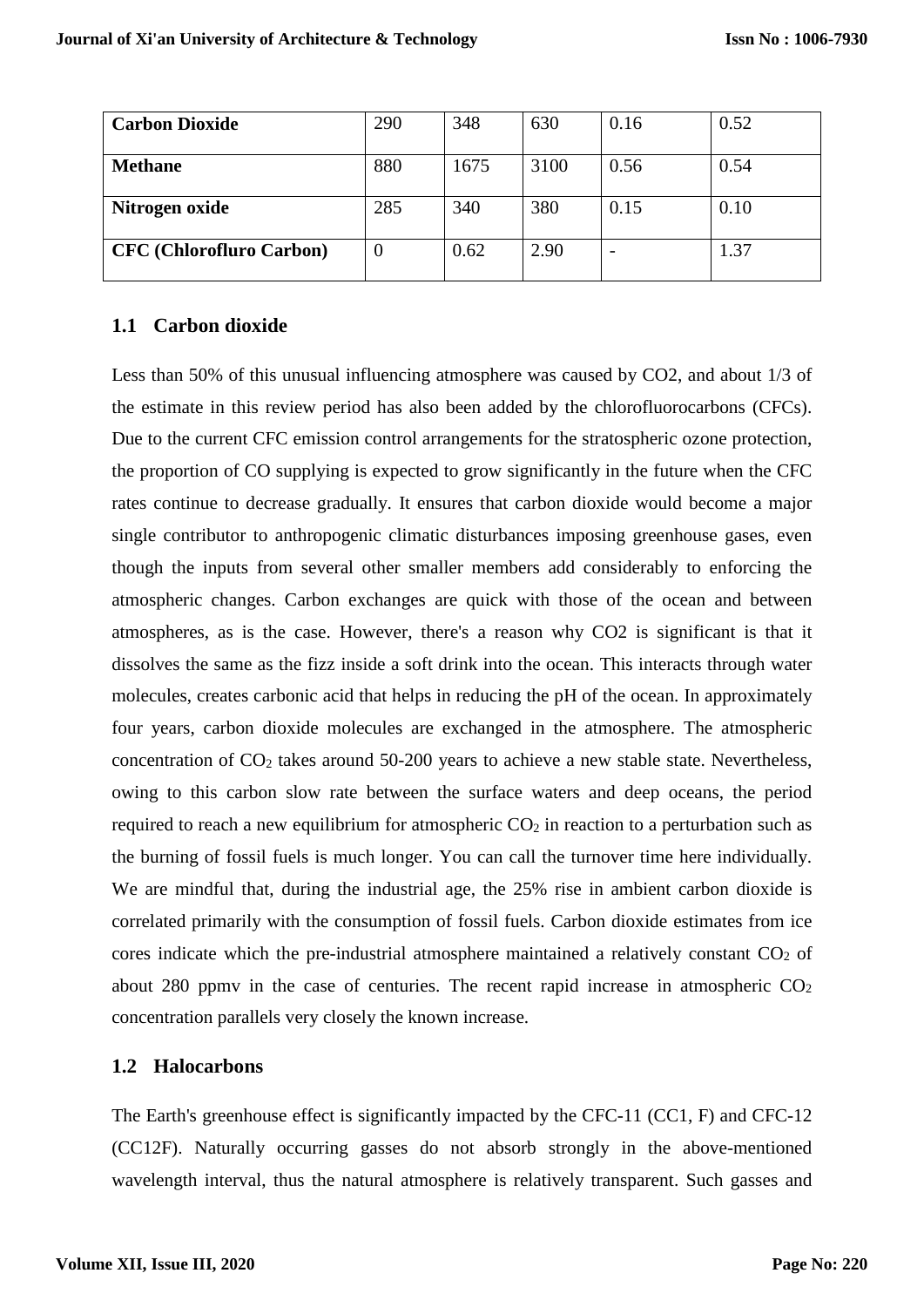other halocarbons are generated in many other applications when used as operating fluid in cooling units, as sprayers and solvents. The explanation of why these pollutants have a powerful greenhouse effect is that in the 8-12 pm area of this long-wave system they have a high absorption line where the surface concentrations are low. Fully halogenated compounds are extremely unreactive as well as have very long lifetimes in the atmosphere.

# **1.3 Methane**

In a wide range of anaerobic environments, methanol (CH4) is generated, which include natural grasslands, paddy fields as well as animal guts. Hydroxyl (OH) degradation in the environment is the principal degradation process. The primary source of water vapor in the lower atmosphere (stratosphere) is the degradation of methane by OH concentrates. Water could be a major greenhouse gas throughout the lower atmosphere and that both water vapor, as well as snow, can impact ozone's photochemistry. After the pre-industrial era, the ambient production of methane had more than increased, although its growth rate has decreased in recent times. There have been no legitimate reasons for such reduced rates.

# **1.4 Nitrous Oxide**

Biological forms of nitrous oxide (N2O) inland and water mixed have a lifespan of nearly 150 years throughout the atmosphere. The major sources are in the lower atmosphere, whereby through photolysis it is eliminated with electro-chemically excited oxygen atoms as a result. The testimony from the ice core samples suggests that in the particular instance of most of these last 2000 years N20 level remained consistent at about 285 ppbv, after that it increased at 0.2-0.3% by 1990, as well to about 310 ppbv. The use of biomass burning, synthetic fertilizers, along with various industrial practices, in harvested vegetation, are anthropological outlets.

| <b>Natural</b>  | Anthropogenic                    | <b>Sinks</b>                          |
|-----------------|----------------------------------|---------------------------------------|
| Wetlands        | Petroleum industry, coal mining, | Atmospheric (stratospheric as well as |
|                 | along with natural gas           | tropospheric) removals                |
| Ocean           | Enteric fermentation             | Atmospheric increase                  |
| <b>Termites</b> | Rice paddies                     | Removal by soils                      |

**Table 2.Global Sources along with Sinks of Methane in case of Current Conditions [3]**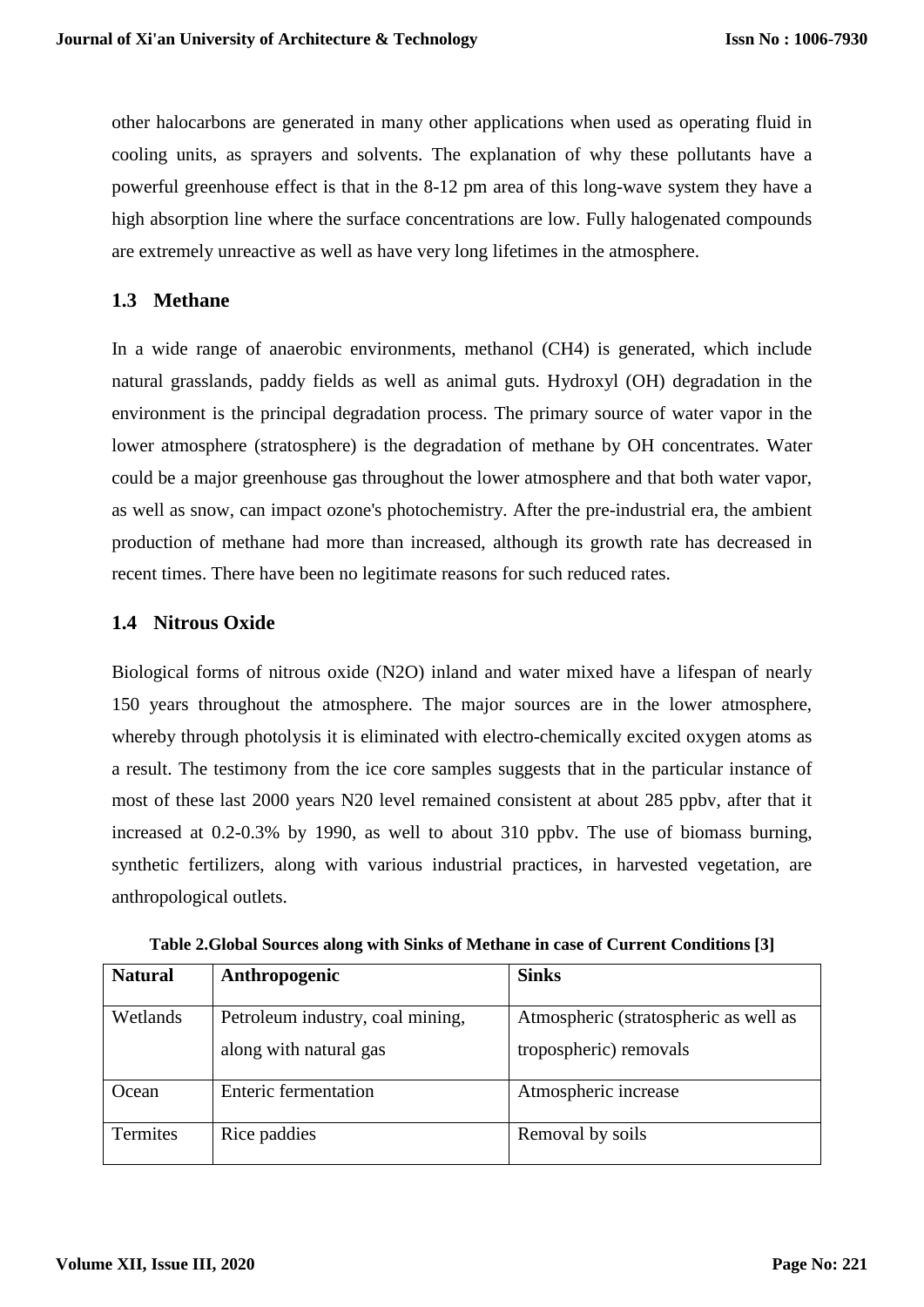| Freshwater | Animal wastes             | <b>Sinks</b>                |
|------------|---------------------------|-----------------------------|
| CH4,       | Domestic sewage treatment | Atmospheric (tropospheric + |
| hydrate    |                           | stratospheric) removal      |
|            | Landfills                 |                             |
|            | Biomass burning           |                             |

#### **1.5 Anthropogenic Aerosols along with Atmospheric Sulfur**

The radiation environment is determined specifically by tropospheric aerosols, directly and even indirectly. These often act as Cloud Condensing Node (CCNs), and the concentration of CCNs determines the size and amount of the particles or aeros' atmospheric existence. The accumulation of cloud and radiative products has a significant effect on Earth's overall radiation balance. Also, longwave radiative transitions are directly affected by aerosols [4].

# **2. Literature Review**

The magnitude and the type of cyclic effect caused by phylogeny variables depending on the type of adverse effect, along with the frequency of human influence, on the physical geography and on the size of this area, anywhere where such climatic changes take place. The number of changes produced varies widely between indigenous and foreign. Of starters, deforestation and urban development can primarily affect evaporation and drainage, as well as lands on small regions and smaller rivers and streams. Such improvements were also introduced in many respects within a few years, and hence, the duration of man's effect is also based on physiographic choices. At all times, even in the near future, the variables in addition to phylogeny will not be able to produce any significant effect on the global hydrological cycle. Determinants of direct water usage caused by human use and development of dams around the globe, evaluate squared output with strong evaporative cooling results along with drainage in large rivers and lakes, natural-economic locations and also nations. The maximum total stream drainage is 15 to 16 PF in European countries together with Asia. There are square measurement nations in water deficit areas in which these parameters are between sixty and eighty. In this situation, though, the overall fresh utilization of the planet is not successful in comparison to the total yearly water runoff–total water drainage without water usage is five players. The volume of fresh use relies very much on technology for water usage. Square reserves are measured when the industries and agriculture have an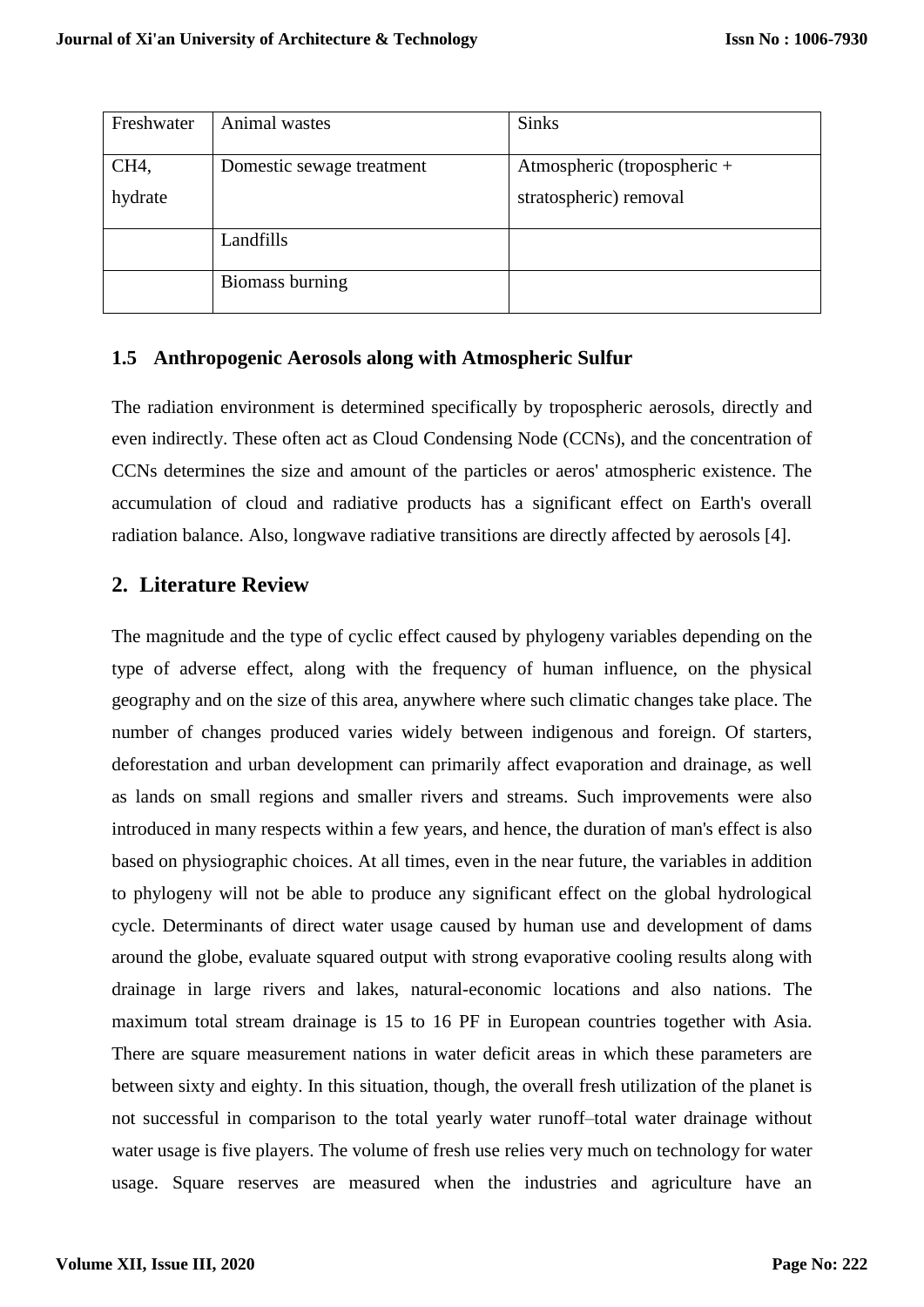economically fresh use, and their effective use could lead to a stable use of water over the next few decades. Human actions have extensive and varying consequences for the quality of the water that threatens the environment and/or reduce water utilization. In the particular instance of starters, water pollution by humans is attributed only to a single source, although, its effects on water quality, along with required repair or preventions for the previously mentioned aspect of contamination, are wide-ranging. Fecal contamination might be induced by the lack of a municipal system for sewage treatment, by the insufficient or inappropriate use of recycling and treatment facilities, or by the direct discharge on-site of sewage facilities (including lavatories). Fecal contamination has different impacts.

A single factor can, therefore, create a number of issues with water quality, just as a disease can have a number of causes. Throughout developing countries, digestive problems are the major problem, while in developed countries eutrophication can be a major concern (waste into manure or effluent and into water into waterways or drainage lots are dumped). The main problem is chemical packing. Eutrophication is not only the product of point sources such as high-nutrient drainage discharges (mainly nitrogen, including phosphorus), As well as from a variety of outlets, including feedstock waste or renewable crops, particularly inorganic fertilizers and pesticides [5-9]

#### **2.1 Classification of human action factors**

Their square measure due to many sorts of human activity might have an effect on the hydrological cycle in numerous physiographic conditions as well as time-space scales, i. e. from native scales to international included. Consistent with the character including the scale of human impact on hydrological cycle parts (precipitation evaporation, runoff), all the factors of human action is also combined into the subsequent groups:

- 1) Factors connected with the transformation of this Earth's land surface. These are:
- $\triangleright$  deforestation as well as conversion (natural along with artificial);
- $\triangleright$  land tilling, agrotechnical practices, use of meadows as pastures, etc.;
- > urbanization;
- Construction of reservoirs including hydro melioration practices (irrigation, emptying of swamps along with wetlands).
- 2) Factors directly connected with water diversions from the channel network (including lakes as well as reservoirs), the employment of prior mentioned water by completely different users together with come of this used water to the water bodies.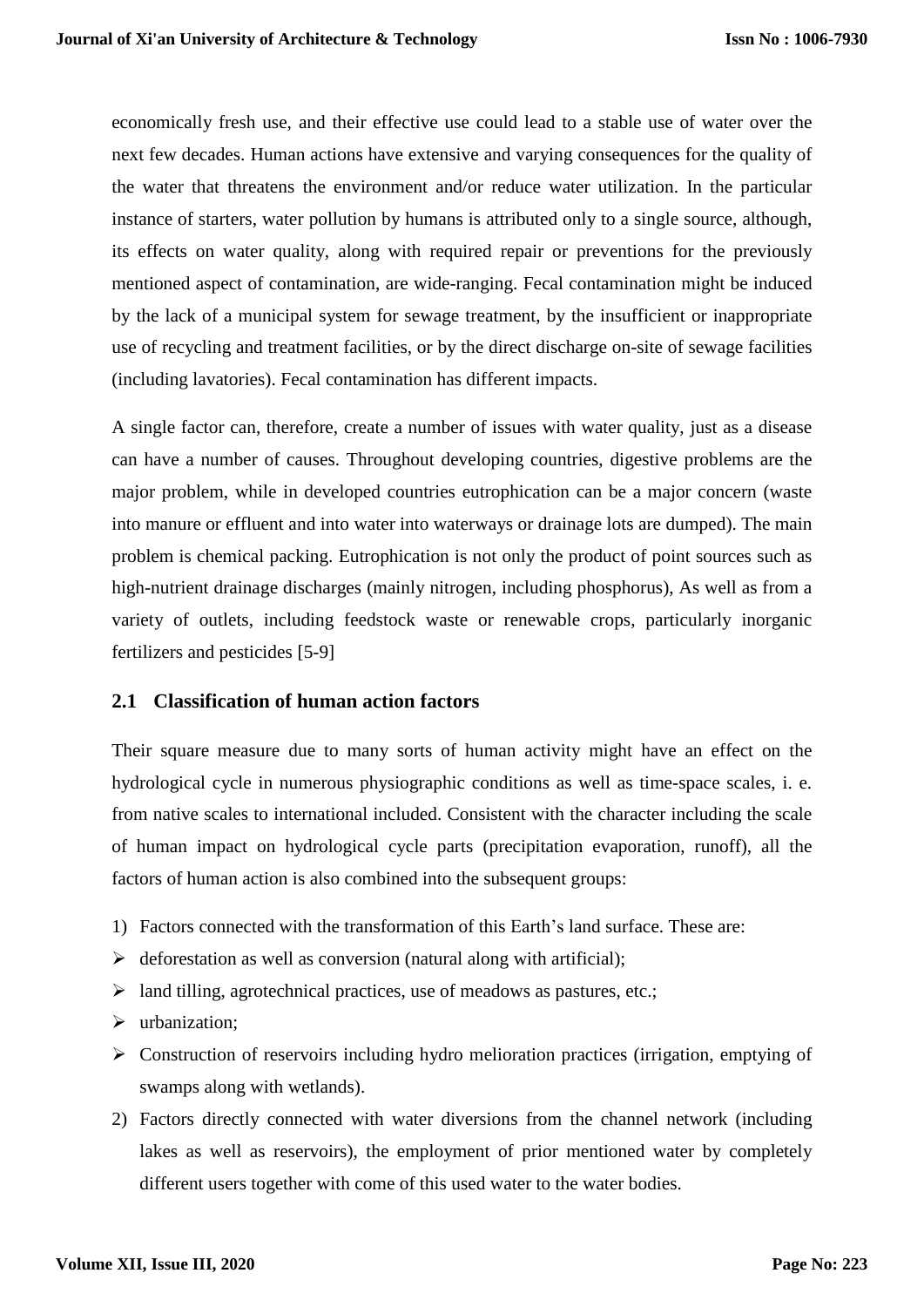3) Factors touching water balance parts by dynamic general meteoric together with environmental condition characteristics.

The Earth's climate mechanism, the primary natural water engine, is very complex. External environmental drivers include radiation from the sun, volcanic eruptions, Earth's orbit, crashes with that of the biosphere of heavenly bodies, characteristics of that greenhouse effect (then greenhouse gases, anthropogenic concentration, GHGs) as well as land surfaces. In addition, internal system feedbacks, decrease or exacerbate impacts and generate high variation are applicable. Ocean's atmospheric climatological oscillations (for example North Atlantic Oscillation, El Niño Southern Oscillations, Pacific Decadal Oscillation, Arctic Oscillation, etc.), are of significance in case of water resources. Progressive climate models are designed to imitate important physical mechanisms, as well as for internal feedbacks. The spectrum of estimates (spreading of model results) is customarily utilized as a proxy benchmark of instability and often advocates the mean or median of the whole ensemble of paradigm estimates (both of which are more outsourced). The higher the number of prototypes in cooperation, the larger the power, however, there are drawbacks here. The final quality index is the differentiation around model outputs and perception (sometimes unknown or not). How about the possibility that most (or all) models are incorrect in preparing a transition in an important parameter?

| <b>Items</b>                      | <b>Species Richness Indices</b> |                                        | <b>Species Diversity Indices</b>                                                                                                    |                                                                    |
|-----------------------------------|---------------------------------|----------------------------------------|-------------------------------------------------------------------------------------------------------------------------------------|--------------------------------------------------------------------|
| Name of                           | Margalef's                      | Menhinik                               | Simpson's diversity                                                                                                                 | Shannon-Weiner                                                     |
| Index                             | richness<br>index               | richness<br>index                      | index (SDI)                                                                                                                         | diversity index (SWDI)<br>or $H$ )                                 |
|                                   | (MARI)                          | (MERI)                                 |                                                                                                                                     |                                                                    |
| Equations                         | MARI<br>$=\frac{S-1}{\ln(N)}$   |                                        | $\overline{MERI} = \frac{S}{\sqrt{N}} \left  SDI = \sum_{i=1}^{S} \frac{ni(ni-1)}{n(n-1)} \right  H = -\sum_{i=1}^{S} (pi \ln(pi))$ |                                                                    |
| Range of                          | $(\infty - 0)$                  | $0-1$                                  | $0-1$                                                                                                                               | $0 - 5$                                                            |
| indexes and<br>its<br>description | $(0-In(S))$                     | 0 indicates all<br>taxa are<br>equally | Where 0 represents<br>infinite diversity and 1<br>no diversity.                                                                     | Where 0 represents in<br>case of communities<br>with only a single |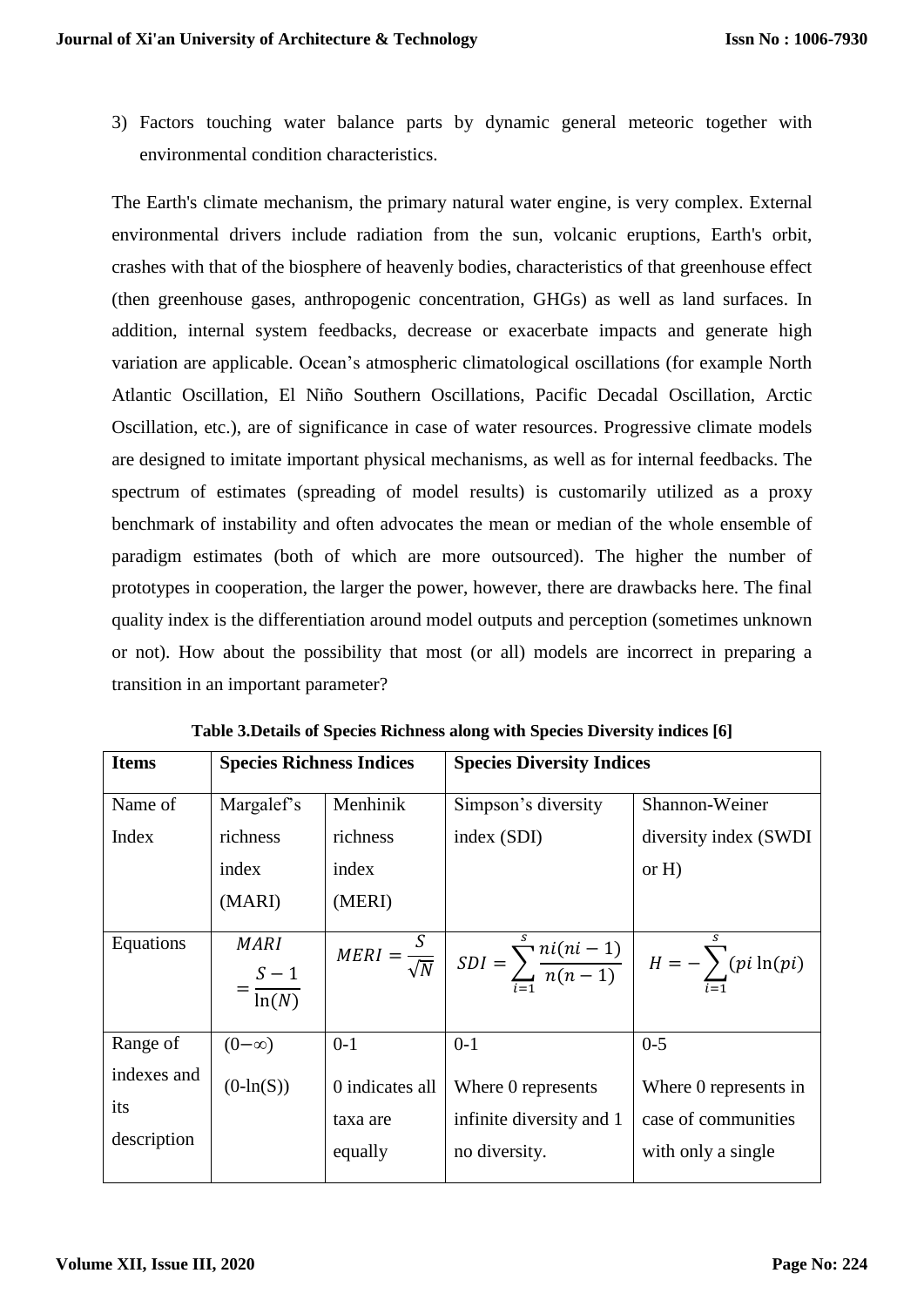|        |                                                                | present and 1 |                                                                                                       | taxon and 5 in case of |  |
|--------|----------------------------------------------------------------|---------------|-------------------------------------------------------------------------------------------------------|------------------------|--|
|        |                                                                | indicates one |                                                                                                       | communities with       |  |
|        |                                                                | taxon         |                                                                                                       | many taxa.             |  |
|        |                                                                | dominates the |                                                                                                       |                        |  |
|        |                                                                | community     |                                                                                                       |                        |  |
|        |                                                                | completely.   |                                                                                                       |                        |  |
| River  | Larger the                                                     | Larger the    | Low: the environment                                                                                  | $H > 4$ : Very good    |  |
| health | index, more                                                    | index, more   | is quite stressful with                                                                               | $H = 3-4$ : Good       |  |
|        | healthy the                                                    | healthy the   | relatively few                                                                                        |                        |  |
|        | river, is/or                                                   | river, is/or  | ecological niches and                                                                                 | $H = 2-3$ : Moderate   |  |
|        | vice versa.                                                    | vice versa.   | only a few organisms                                                                                  | $H=1-2$ : Poor         |  |
|        |                                                                |               | are well adapted to                                                                                   | $H<1$ : Very poor      |  |
|        |                                                                |               | which environment.                                                                                    |                        |  |
|        |                                                                |               | High: a greater                                                                                       |                        |  |
|        |                                                                |               | number of successful                                                                                  |                        |  |
|        |                                                                |               | species and a more                                                                                    |                        |  |
|        |                                                                |               | stable ecosystem.                                                                                     |                        |  |
|        |                                                                |               | Where, $S$ = sample Size, $N$ = the no. of individuals, $n$ = the no. of individuals in a sample from |                        |  |
|        |                                                                |               |                                                                                                       |                        |  |
|        |                                                                |               | a population, $ni =$ the number of individuals in a species i of a sample from a population, pi is    |                        |  |
|        | the proportion of i <sup>th</sup> species in the total sample. |               |                                                                                                       |                        |  |

A significant proportion of the world's land surface has been changed by land use operations, such as the reduction of biodiversity in human utilize as well as evolving management exercises in the case of human-dominated ecosystems. The shift in land uses including deforestation, rise in agricultural land or urban development of wetlands may affect hydrological functions like drainage, recharging of surface waters, base flow and overflow. Domineering natural cover production into artificial land structures also decreases baseline flows by modifying routes of groundwater supply to surface water resources [9].

Fans and Shibata [9] note that the mineralization of organic nutrients and mineral leaching has risen under strategies of climate change. Thus, annual water yield, sediments as well as for nutrient huge amounts are independently forecasted to widen in the context of climate changes. In each of these scenarios of climate change, sediment furthermore nutrient loads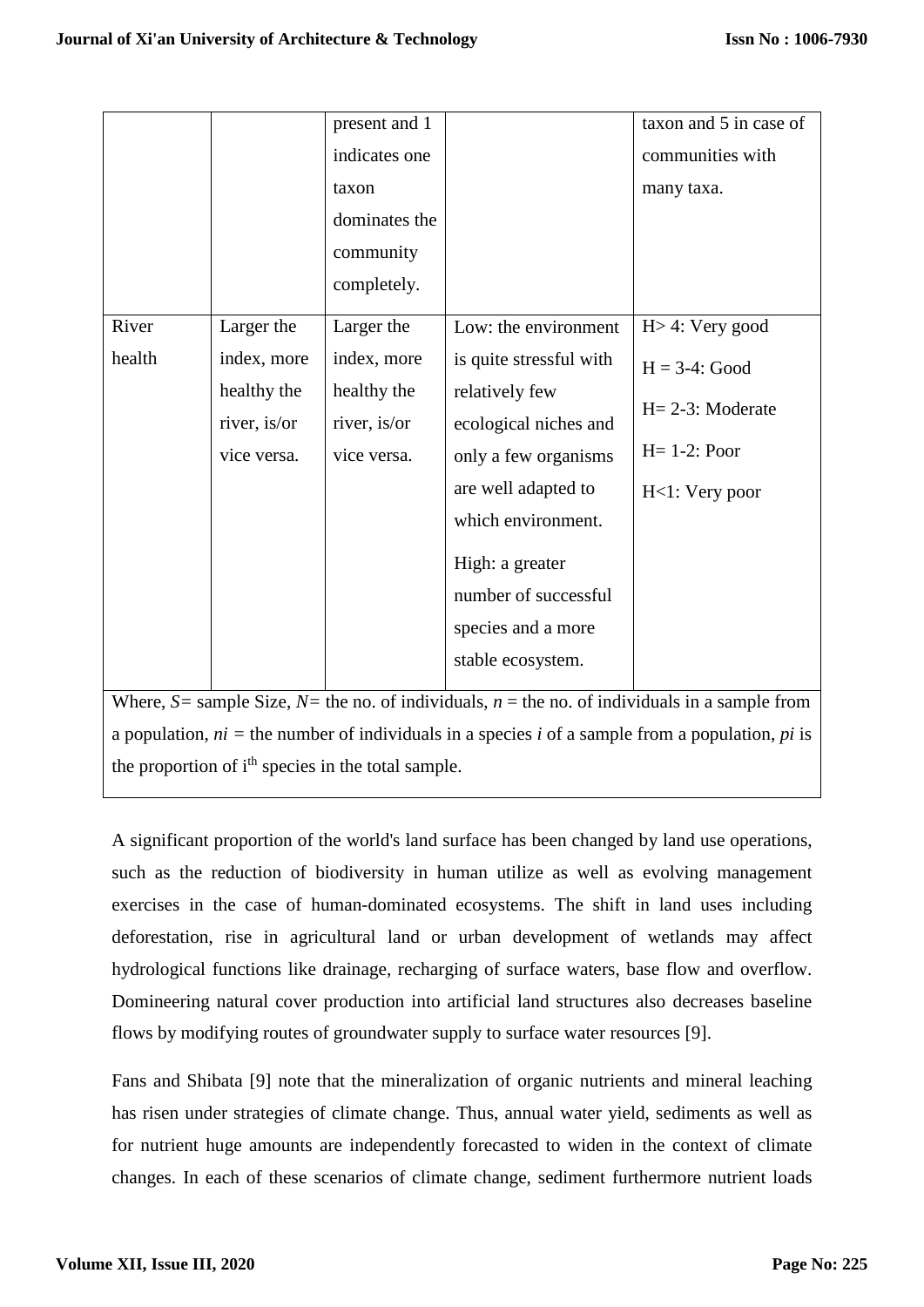were primarily supplied from land-used agricultural land, indicating which wetland regions and appropriate nitrogen fertilizer strategic planning would constitute a possible remediation strategy for the reduction of these adverse effects of land use on water quality as a repercussion of climate change. To order to determine the effect of hydrological cycles and water quality on potential land usage, particularly climate change scenarios, the indicated solution provides a useful source of information. Li and Fang [10] should describe what climate change is causing desertification. Extreme weather events, including plant biomass growth, penetration rate, soil moisture, land use and field management are also influencing rush along with soil erosion, leading to a temperature change. During the last decades, there have been close relations between climatic changes and soil degradation.



**Figure 2.Mechanism of this impact of climate change on soil erosion**

Sjerps et al. [11] By the widespread problem of extended periods of low streams, climate changes will disintegrate the quality of the water. Extreme weather events, which include the prevalence of droughts as well as floods, are widening in several parts of the world as a result of climatic changes. Climate modeling forecasts the magnitude of the influences on water shortages by climate change, which transforms global emissions of CO2 and greenhouse gases, projected into outcomes of climate change. The key instruments for generating future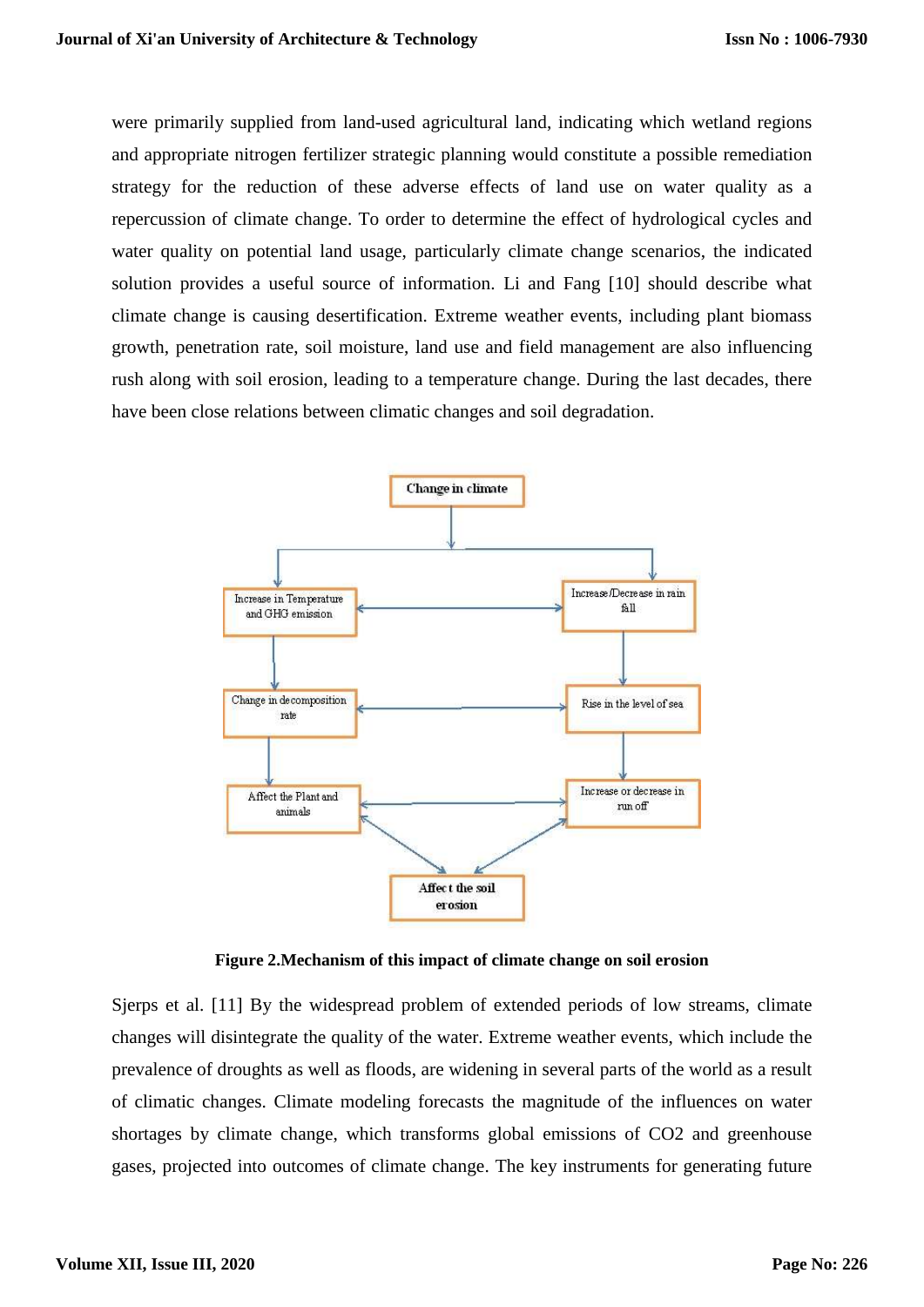climate forecasts are paired with GCMs that model environmental issues in a variety of potential future greenhouse-gas emissions situations. GCMs typically have 100-250 km of space precision, and therefore these prototypes could not satisfy the high-specific requirements needed for space data. Therefore, these simulations are usually applied to provide future climate predictions at national scales by statistically or dynamically downscale reduction.

Kundu et al. [12] state which water resources are influenced through different factors, like temperature, geological and environmental influences. During the studies, a number of challenges emerge, namely water resources evaluations. This also occurs because there is a lack of adequate scientific knowledge and study of complex atmospheric and soil, as well as deep ocean mechanisms as well as the effect on the appropriate availabilities of water for the production of the atmosphere, safety and socioeconomic well-being of an increase in population demand.

Miller together with Hutchins [13] reported that climate change including urbanization poses significant threats in case of flooding as well as water quality in urban areas. Freshwater is the primary water source, and irrigation plays an important role in regulating the quality of fresh water for more than 1.5 billion people around the world. Recharge is a critical term for water balance that is required to assess sustainable extraction rates and to assess aquifer contamination vulnerability. While population increases, agricultural growth, especially residential land extension, volumes and places as well as the timing of surface water runoff, soil regeneration has been altered globally. Changes in groundwater restore methods can influence the ecosystem in several contexts directly as well as indirectly [14-26].

| <b>Stage</b> | <b>Change in Land Use</b>                                                                                        | <b>Effect on Hydrology</b>                                                                            |
|--------------|------------------------------------------------------------------------------------------------------------------|-------------------------------------------------------------------------------------------------------|
| <b>Early</b> | Removal of trees and vegetation                                                                                  | Storm runoff and erosion increase                                                                     |
| urbanization | Bulldozing of land in case of houses<br>and subdivisions.                                                        | Flood risk enhanced due to changes<br>in drainage patterns                                            |
|              | The occurrence of the building of<br>stormwater and sewage management<br>networks (e.g. pipes, drains, retarding | Water runoffs may be accumulated<br>by sewers and diverted to streams<br>or retention basins (changes |

**Table 4.Effects of transition in hydrology through urban development, particularly groundwater recharges [14]**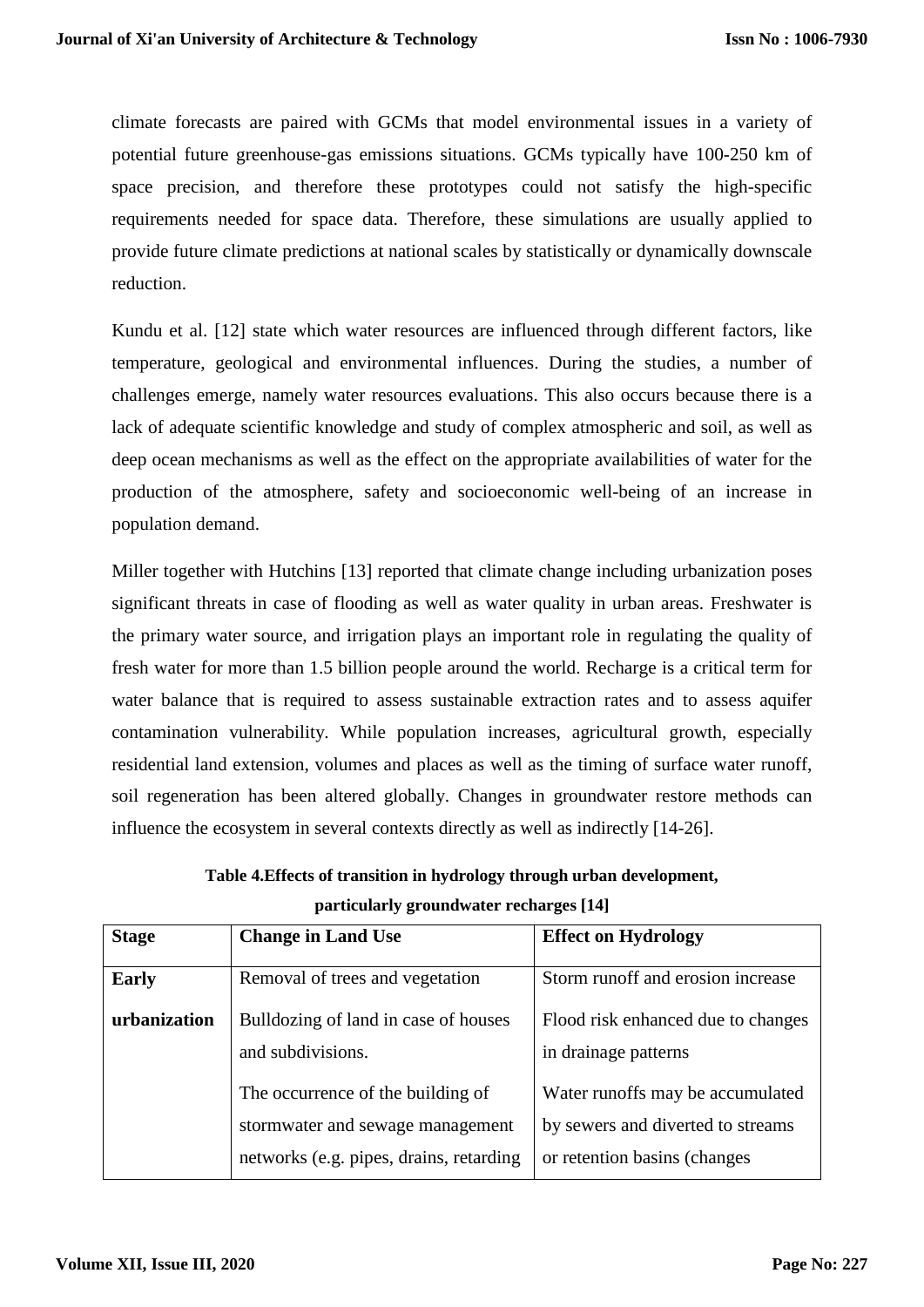|                   | basins, etc.).                                                                                                                                                                                                                                                                                                                                                                                                                      | locations and amounts of the                                                                                                                                                                                                                                                                                                                                                                                                             |
|-------------------|-------------------------------------------------------------------------------------------------------------------------------------------------------------------------------------------------------------------------------------------------------------------------------------------------------------------------------------------------------------------------------------------------------------------------------------|------------------------------------------------------------------------------------------------------------------------------------------------------------------------------------------------------------------------------------------------------------------------------------------------------------------------------------------------------------------------------------------------------------------------------------------|
|                   |                                                                                                                                                                                                                                                                                                                                                                                                                                     | recharge)                                                                                                                                                                                                                                                                                                                                                                                                                                |
| <b>Continuing</b> | Begin building houses and other                                                                                                                                                                                                                                                                                                                                                                                                     | Natural land which soaked up                                                                                                                                                                                                                                                                                                                                                                                                             |
|                   | buildings.                                                                                                                                                                                                                                                                                                                                                                                                                          | runoff replaced by large areas of                                                                                                                                                                                                                                                                                                                                                                                                        |
| urbanization      | The building of roads, car parking and<br>other low-permeability surface<br>structures.<br>Stream channels are changed to<br>accommodate building construction.<br>Construction of drinking water wells<br>and/or administrative management of<br>irrigation and stock water supply<br>wells.<br>Storage tanks may be built or streams<br>should be diverted to main supply via<br>reticulated pressurized mains supply<br>systems. | impervious material (reduced<br>recharge potential).<br>Water which was earlier drenched<br>into the ground later runs off into<br>water streams and/or retention<br>basins (increased recharge<br>potential).<br>Groundwater extraction may<br>increment (induced recharge<br>potential) or decrement (reduced<br>recharge potential).<br>Mains water supply (e.g. diverted<br>surface water) may leak to<br>groundwater, providing new |
|                   |                                                                                                                                                                                                                                                                                                                                                                                                                                     | recharge source                                                                                                                                                                                                                                                                                                                                                                                                                          |
| <b>After</b>      | Urban advancement finalized by the                                                                                                                                                                                                                                                                                                                                                                                                  | Impervious areas defined by lower                                                                                                                                                                                                                                                                                                                                                                                                        |
| establishment     | development of houses, commercial                                                                                                                                                                                                                                                                                                                                                                                                   | recharge potential; previous areas                                                                                                                                                                                                                                                                                                                                                                                                       |
| of urban          | and industrial buildings.                                                                                                                                                                                                                                                                                                                                                                                                           | become recharge 'point sources'.                                                                                                                                                                                                                                                                                                                                                                                                         |
| areas             | Surface water runoffs diverted to                                                                                                                                                                                                                                                                                                                                                                                                   | Runoff from increased paved areas                                                                                                                                                                                                                                                                                                                                                                                                        |
|                   | storm-water management networks                                                                                                                                                                                                                                                                                                                                                                                                     | may cause flooding and erosion in                                                                                                                                                                                                                                                                                                                                                                                                        |
|                   | (drains, pipelines, retarding basins,                                                                                                                                                                                                                                                                                                                                                                                               | surface waterways and locally                                                                                                                                                                                                                                                                                                                                                                                                            |
|                   | $etc.$ )                                                                                                                                                                                                                                                                                                                                                                                                                            | increased recharge.                                                                                                                                                                                                                                                                                                                                                                                                                      |
|                   | Wastewater diverted to water<br>treatment plants and discharged into<br>local waterways.<br>The building of large volume water<br>wells to provide water for municipal                                                                                                                                                                                                                                                              | Wastes from sewage pipes and<br>industrial wastes can flow into<br>rivers or streams (higher water<br>recharge of poor quality).<br>May cause a decline in water tables,                                                                                                                                                                                                                                                                 |
|                   |                                                                                                                                                                                                                                                                                                                                                                                                                                     |                                                                                                                                                                                                                                                                                                                                                                                                                                          |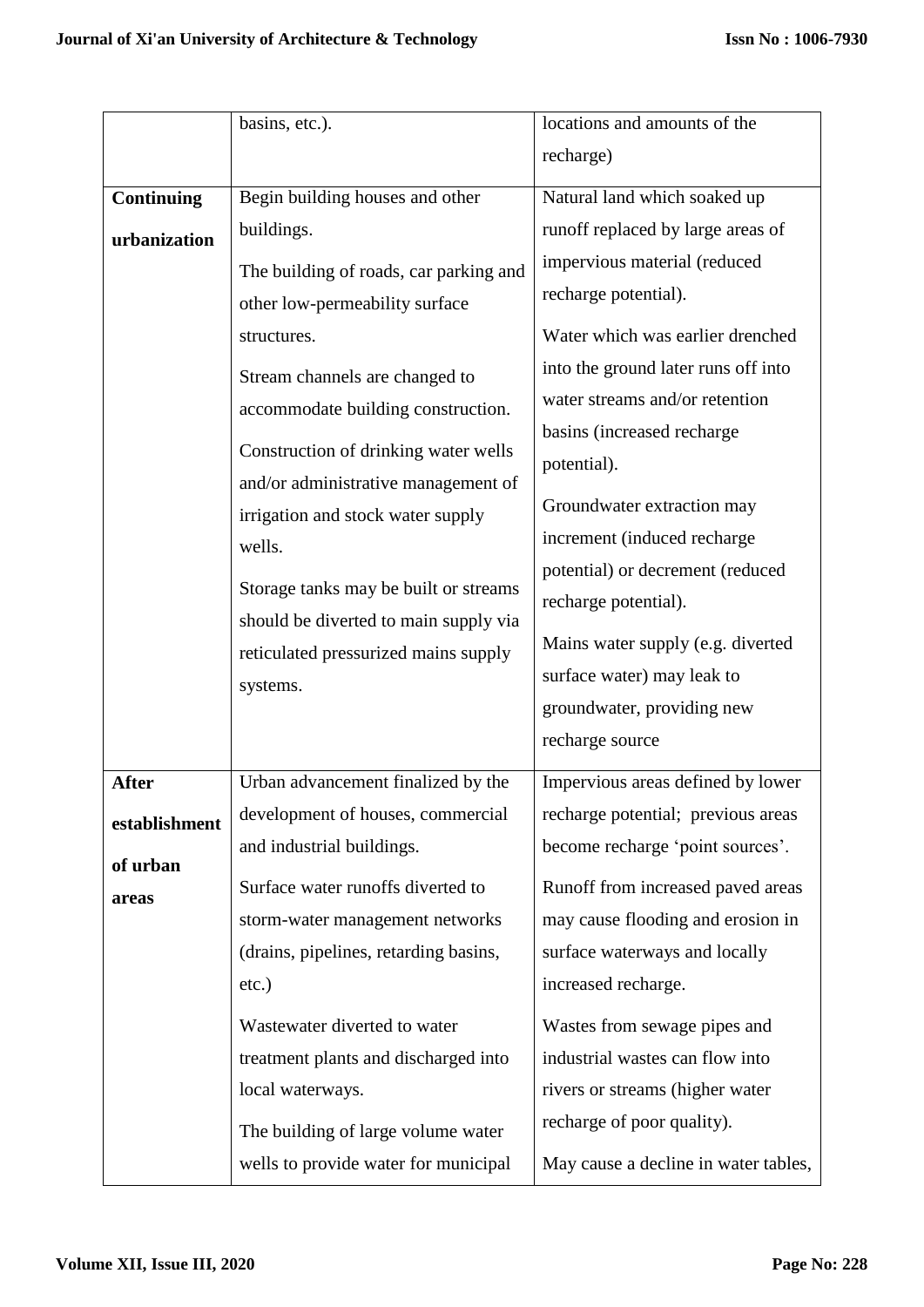| drinking/industries. | leading to localized subsidence, |
|----------------------|----------------------------------|
|                      | sinkholes, saltwater intrusion   |

Natural as well as climatological pressures also coexist with a cooperative activity which contributes to the comprehensive modification and determination of the significant changes in hydrological activities contributing to hydrological changes [15-26].

# **Conclusion**

Water is very important for all known forms of life and is available as surface water, groundwater, frozen water and river streams, as well as lakes, are the major resources of surface water. The former is an important part of this landscape lacking any direct exchange of water with the ocean, and is an extremely valuable ecosystem providing a range of goods and services to humankind. Rapid urbanization, coupled with the degradation of their catchments due to anthropogenic pressures, has resulted in the deterioration of this quality of surface water resources. The diversity of riparian vegetation depends on the existing water quality and is a key element of the ecosystem as it protects the water bodies from temporal changes and buffer disturbances and provides food and habitat in case of this wildlife. The use of diversity indices is an effective tool to evaluate the diversity conditions providing an idea about the biological and ecological quality of an aquatic ecosystem through the community structure. These indices are also used as indicators of the degree of pollution in aquatic bodies. A variety of indices are used in the scientific literature to describe the biodiversity changes but the biodiversity based on phytoplankton/riparian vegetation communities helps to evaluate the health of the water bodies. A healthy river can fulfill the demand in case of drinking, agriculture, industry, fish and other life-supporting activities.

# **References**

- 1. Varjani SJ. Microbial degradation of petroleum hydrocarbons. Bioresource Technology. 2017 Jan 1; 223:277-286.
- 2. Rubio-Clemente A, Torres-Palma RA, Peñuela GA. Removal of polycyclic aromatic hydrocarbons in aqueous environment by chemical treatments: a review. Science of the Total Environment. 2014 Apr 15; 478:201-225.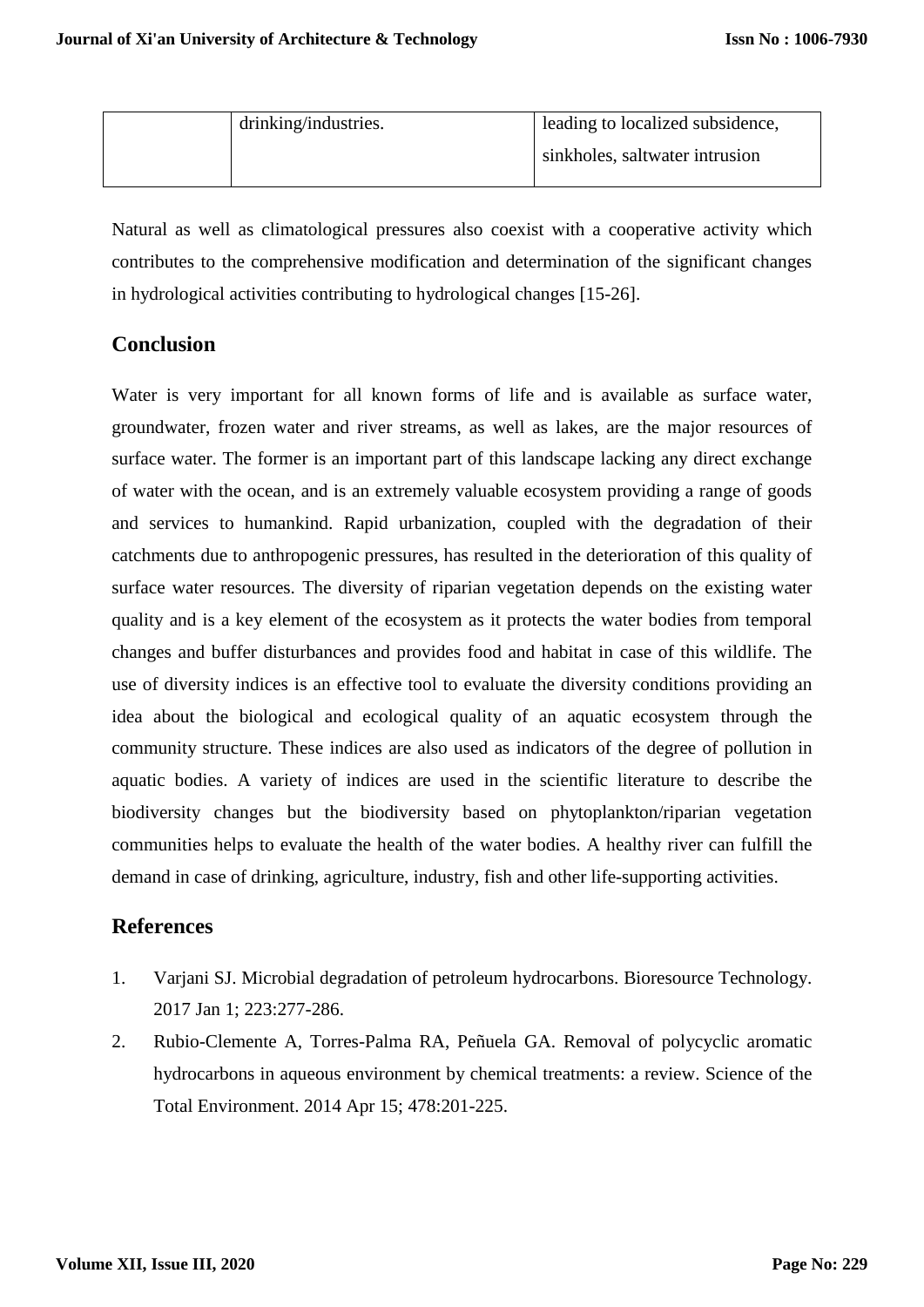- 3. Mishra S, Sharma MP, Kumar A. Pollution characteristic and health risk assessment of toxic chemicals of surface water in Surha Lake, India. Journal of Material and Environmental Science. 2016; 7(3):799-807.
- 4. Mishra S, Sharma MP, Kumar A. Ecological health assessment of Surha Lake, India. Journal of Material and Environmental Science. 2016; 7(5):1708-1715.
- 5. Lu Y, Wang R, Zhang Y, Su H, Wang P, Jenkins A, Ferrier RC, Bailey M, Squire G. Ecosystem health towards sustainability. Ecosystem Health and Sustainability. 2015 Mar 1; 1(1):1-5.
- 6. Steward AL, Negus P, Marshall JC, Clifford SE, Dent C. Assessing the ecological health of rivers when they are dry. Ecological indicators. 2018 Feb 1; 85:537-547.
- 7. Hoekstra AY, Wiedmann TO. Humanity's unsustainable environmental footprint. Science. 2014; 344(6188):1114-1117.
- 8. Malaj E, Peter C, Grote M, Kühne R, Mondy CP, Usseglio-Polatera P, Brack W, Schäfer RB. Organic chemicals jeopardize the health of freshwater ecosystems on the continental scale. Proceedings of the National Academy of Sciences. 2014 Jul 1; 111(26):9549-9554.
- 9. Fan M, Shibata H, Wang Q. Optimal conservation planning of multiple hydrological ecosystem services under land use and climate changes in Teshio River watershed, northernmost of Japan. Ecological indicators. 2016 Mar 1; 62:1-3.
- 10. Li Z, Fang H. Impacts of climate change on water erosion: A review. Earth-Science Reviews. 2016 Dec 1; 163:94-117.
- 11. Mondal A, Khare D, Kundu S, Meena PK, Mishra PK, Shukla R. Impact of climate change on future soil erosion in different slope, land use, and soil-type conditions in a part of the Narmada River Basin, India. Journal of Hydrologic Engineering. 2015 Jun 1; 20(6): C5014003.
- 12. Kundu S, Khare D, Mondal A, Mishra PK. Analysis of spatial and temporal variation in the rainfall trend of Madhya Pradesh, India (1901–2011). Environmental Earth Sciences. 2015 Jun 1; 73(12):8197-216.
- 13. Han D, Currell MJ, Cao G, Hall B. Alterations to groundwater recharge due to anthropogenic landscape change. Journal of Hydrology. 2017 Nov 1; 554:545-557.
- 14. Scanlon BR, Reedy RC, Stonestrom DA, Prudic DE, Dennehy KF. Impact of land use and land cover change on groundwater recharge and quality in the southwestern US. Global Change Biology. 2005 Oct; 11(10):1577-1593.